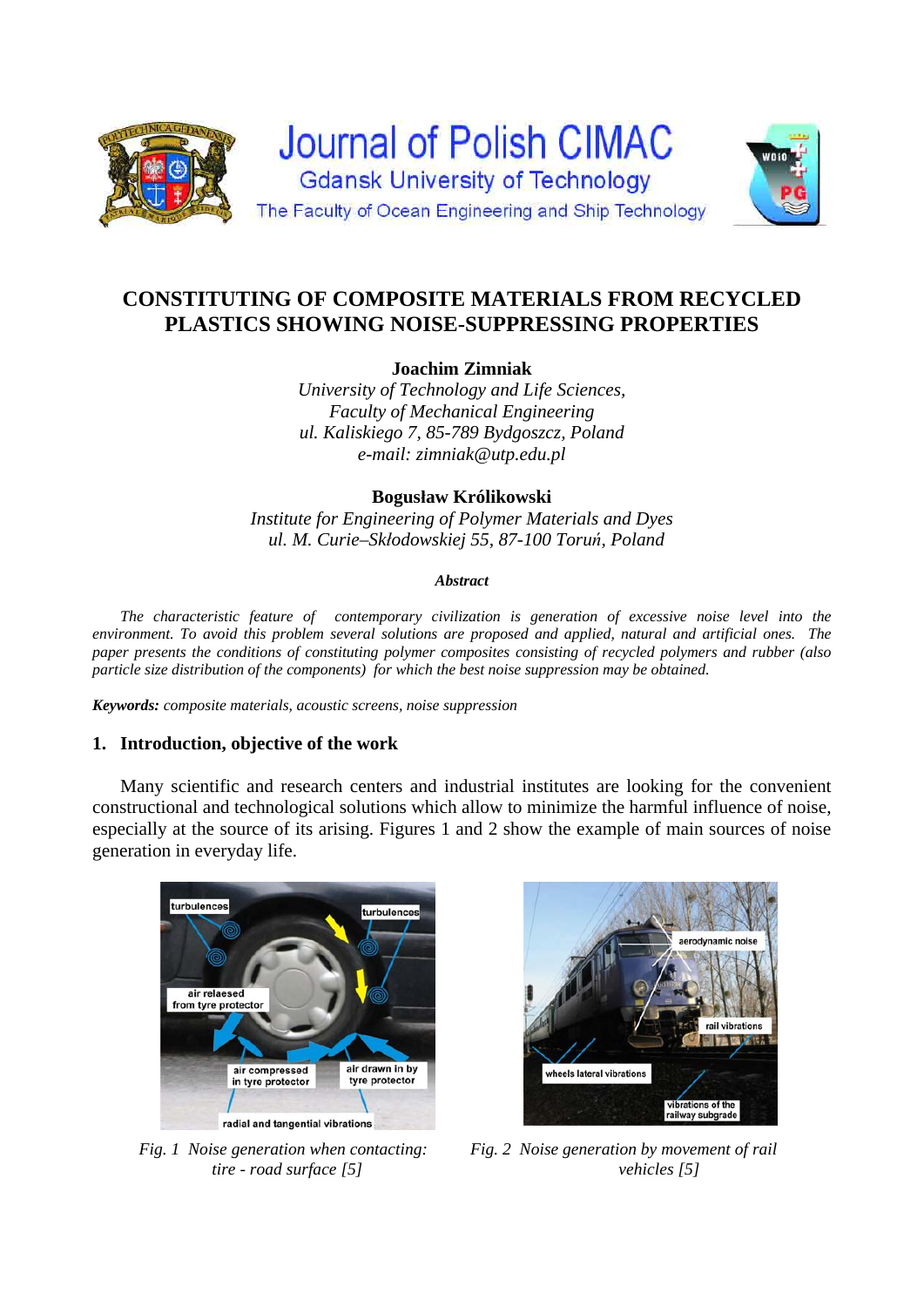To avoid this arduous problem different solutions are applied, i.e. natural (like green areas along the communication routes) as well as artificial ones being an effect of research and experience in this matter thoroughly presented in professional literature [2, 4, 11]. There are also indirect solutions joining both solutions. The great expectations are connected with so called noise-suppressing shields (screens) for highway engineering. Certain materials are usually used for this purpose like aluminum plates/mineral wool, or concrete/wood. More and more often polymer materials are used, especially polymer composites. The properties assigning such composites for this application are, first of all: inflammability and impact resistance [6, 8].

 Application of polymer composites for manufacturing of noise-damping elements has another advantage, i.e. pro-ecological activity. At present, when the problem of huge mass of postconsumer plastics wastes is of ever growing importance, the waste management focuses on material recycling. Polymer composites are the best example of materials, which may be produced relatively easy, at low cost, using secondary plastics and elastomers [3, 10, 12, 13] (fig. 3).

More and more RD&A tasks are undertaken in connection with application of acoustic screens made of plastics including composites, the functional properties of which may be constituted in wide range.

 From the scientific and useful point of view the most important is searching for the determined constructive-technological conditions connected with constituting polymer materials and composites of special properties as well as determination of processability of those composites for practical application [6, 8, 10, 12]. One has admitted a thesis that there are determined constructive-technological conditions of constituting polymer materials and composites for which the most advantageous properties may exist and that there are the modes of realization of those assumptions (e.g. special conditions of size-reduction, mixing components and pressure compacting), the choice of which will decide about quality of products made themof.

 Basing on literature analysis as well as long-lasting cooperation with scientific centers the admitted operations are [3-10]:

- size-reduction of starting materials, especially repeatability of grain fraction, assessment of shape and surface of elementary grains,
- processes of mixing starting materials (in solid state) in grainy form) and assessment of mixing degree of starting materials,
- processing operations used for preparing composites (extrusion, injection moulding, high pressure compacting.

In table 1 (column I) the unit processes have been listed that have significant influence on functional properties of the composites. It turns out from the table 1 that condition of efficient development of wanted solution is closer cognition of listed constituent processes which, in qualitative way, could determine the influence of selected constructional and technological factors (column III) concerning sort, dimensions of the material to be size-reduced and mixed, susceptibility to pressure compacting, and to injection moulding, described by the functions of the tested object and their influence on physical parameters determining effectiveness of a constituent process (shown in column II as a measure).

 Polymer composites are prepared by mixing polymer matrix with minor phase. The matrix usually is thermoplastic polymer as a single or mixture of polymers. Minor phase usually is, except of size-reduced rubber, other material like glass fiber, fillers a.s.o. To get the composite the components must be subjected to operations, the basic of which are size-reduction, mixing and processing. The size-reduction is a constituent process which enables the proper grain size distribution of the components, mixing is responsible for preparing the composite as a polymer mixture of proper component proportions.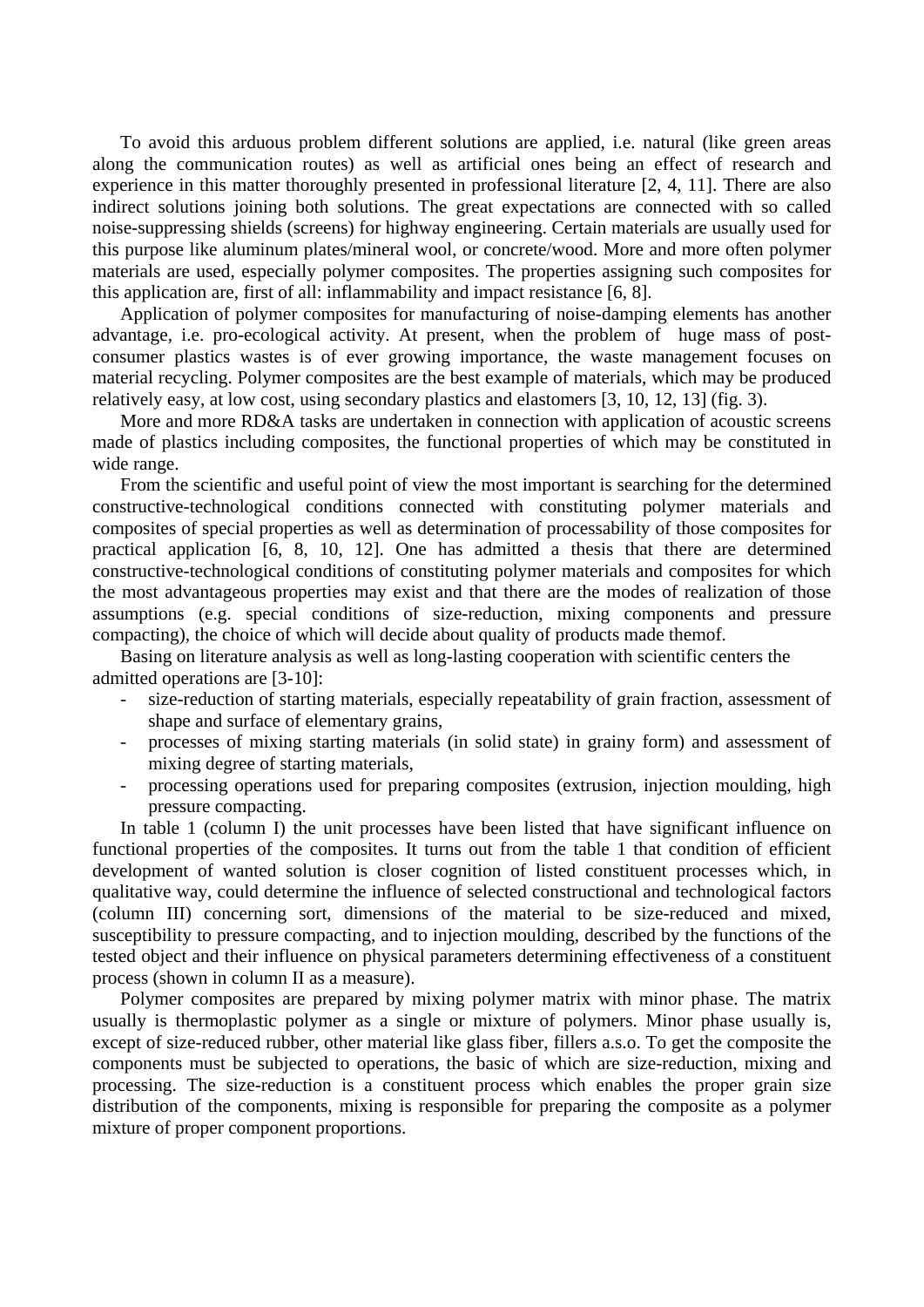

*Fig.3. Block scheme of constituting composite materials made of recycled plastics [14]*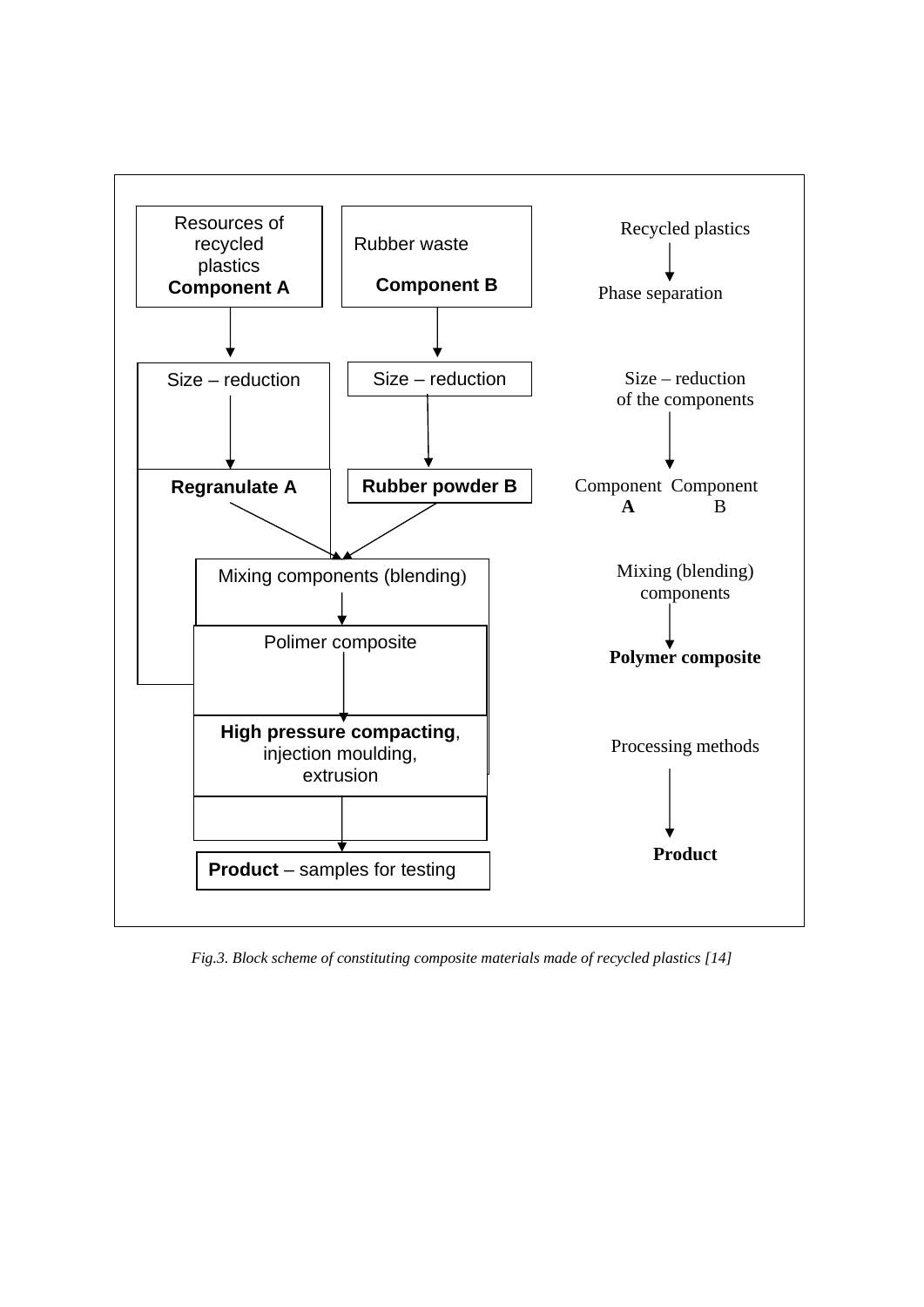| Name of the constituent<br>processes                                                              |              | Parameter determining the<br>effectiveness of the<br>constituent process                                        | Constructional and<br>technological factors<br>significant for constituent |
|---------------------------------------------------------------------------------------------------|--------------|-----------------------------------------------------------------------------------------------------------------|----------------------------------------------------------------------------|
|                                                                                                   |              | $\mathbf H$                                                                                                     | process<br>Ш                                                               |
| $\bf{A}$ Size – reduction<br>process                                                              | <b>OBI</b>   | Torque: $Mo$<br>Cutting force: $F_c$                                                                            | $M_o, F_c = f(a_1, a_2, \ldots, a_n)$                                      |
| <b>B</b> Mixing process                                                                           | OBII         | Power N, time $t_m$ , stopień<br>zmieszania $Mm$                                                                | N, $t_m$ , $M_m = f(b_1, b_2, \ldots, b_n)$                                |
| C Processing:<br>(injection moulding,<br>high pressure<br>compacting<br>operations<br>and others) | <b>OBIII</b> | Temperature, pressure $p_p$ ,<br>time $t_p$ of pressing,<br>injection moulding                                  | $p_p, t_p = f(c_1, c_2 \dots (c_n))$                                       |
| <b>D</b> Verification of the<br>research tasks                                                    | <b>OBIV</b>  | Strength parameters e.g.<br>tensile strength $R_m$ , degree<br>of mixing $M_m$ , acoustic<br>screens $\Delta L$ | $R_m$ , $M_m \Delta L = f(V_1, \varphi_1 V_n, \varphi_n)$                  |
| N<br>Others                                                                                       | <b>OBN</b>   |                                                                                                                 | $\Psi$ , $\Phi = f(x_1, x_2, \ldots, x_n)$                                 |

*Table 1. List of constituent processes influencing functional properties of composite [4, 13, 14]* 

The general objective of the work is presentation of the concept enabling determining the conditions of constituting composites in technological process to obtain products made of them of required acoustic properties. The detailed research objectives are:

- influence of mass fraction of rubber powder in polymer matrix,
- influence of grain size of the rubber powder in composite,
- number of effective layers in the sample on noise-suppressing properties of selected composites.

## **2. Research program – realization of the tests**

 To determine the grain size and mass fraction of the filler on noise-suppressing acoustic vibrations the samples have been prepared using recycled PP and rubber powder type SBR. The mixtures have been prepared in the framework of the other research task [7,12]. The share of components, grain size distribution of the SBR rubber powder and components, have been gathered in table 2.

## **3. Test stand**

The experimental was realized in two phases:

- A. pressure compacting plates made of composite using special compacting mould (fig. 4) for basic tests (table 2),
- B. testing of noise-suppressing ability scheme of the test stand shown on fig. 5.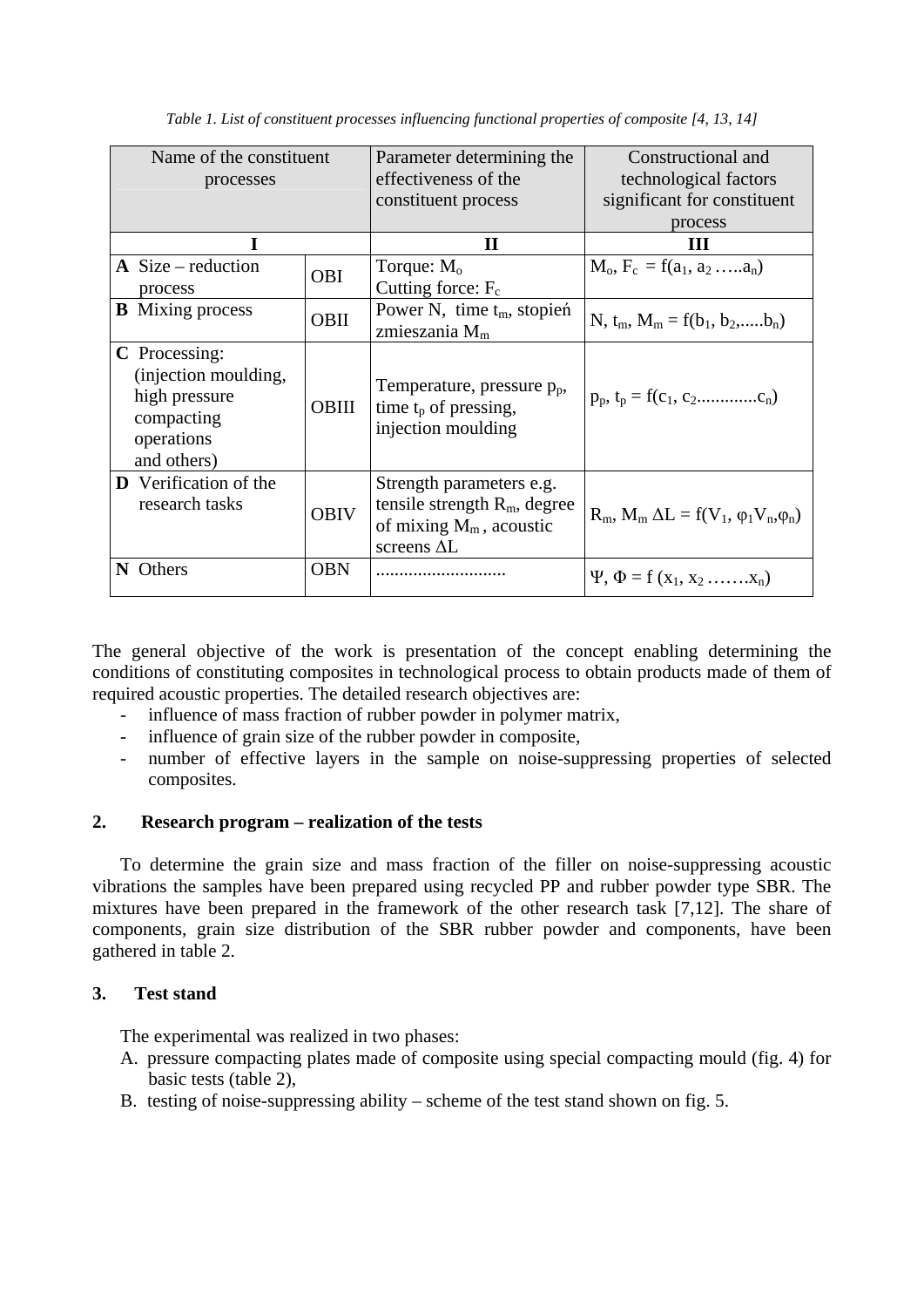| Denotation of the | Grain size distribution of the | Content of the rubber powder |
|-------------------|--------------------------------|------------------------------|
| composite         | rubber powder type SBR, mm     | SBR in composite, wt.%       |
| $K_0$             |                                |                              |
| $K_1$             | 0,8                            | 30                           |
| $K_2$             | 0,8                            | 40                           |
| $K_3$             | 0,8                            | 50                           |
| $K_4$             | 1,2                            | 30                           |
| $K_5$             | 1,2                            | 40                           |
| $K_6$             | 1,2                            | 50                           |
| K <sub>7</sub>    | 1,6                            | 30                           |
| $K_8$             | 1,6                            | 40                           |
| $K_9$             | 1,6                            | 50                           |
| $K_{10}$          | 2,0                            | 30                           |
| $K_{11}$          | 2,0                            | 40                           |
| $K_{12}$          | 2,0                            | 50                           |

*Tab.2. List of composites used for testing [7,14]* 

The composites  $K_1$  to  $K_{12}$  listed in table 2 have been presented after growing grain size in the composite.  $K_0$  sample is a reference sample made of pure recycled PP for further tests and comparisons.



*Fig. 4. The view of the compacting mould for composite plates [15]*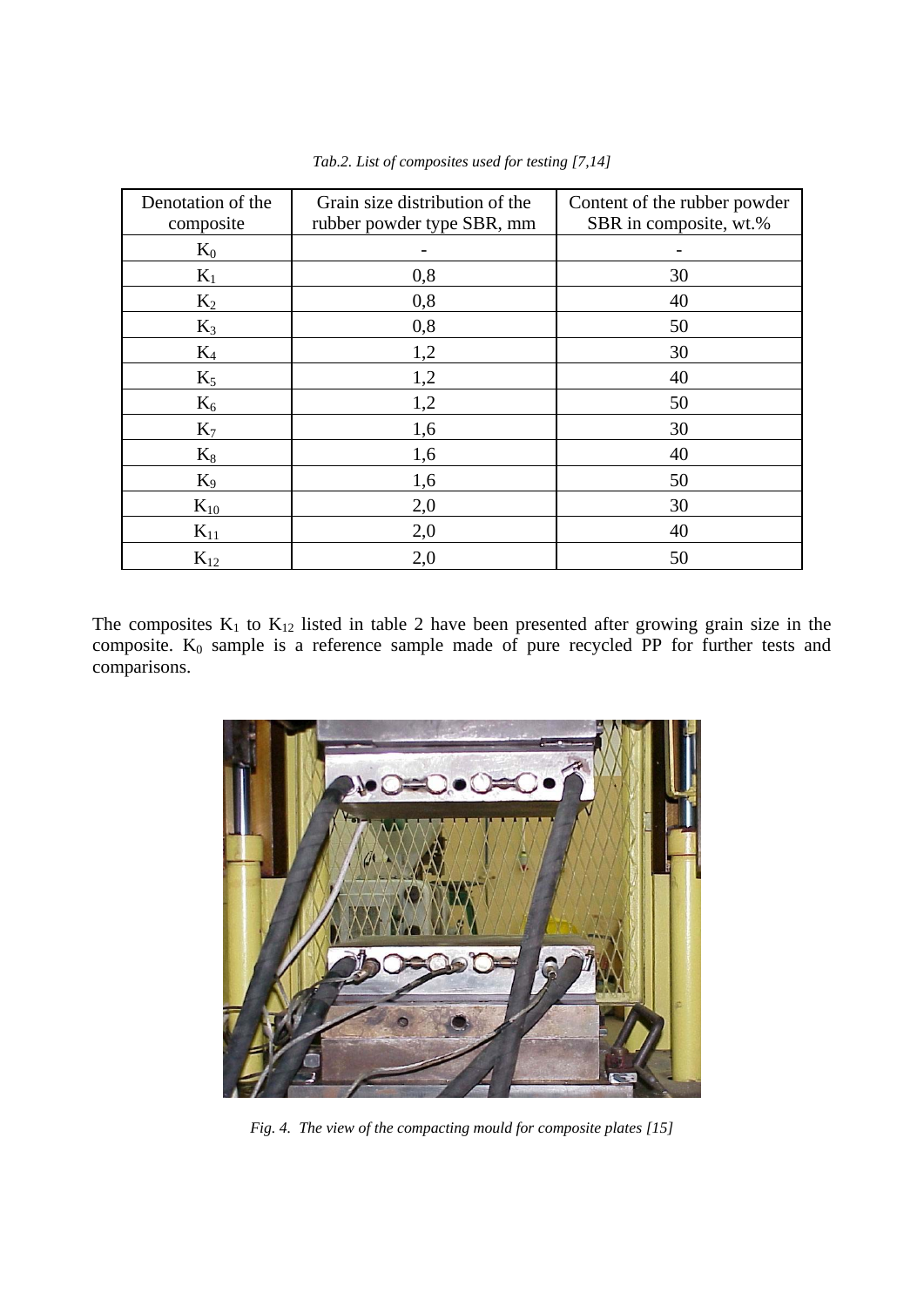The plates of dimension 210x180x6 mm from which test samples of dimension 75x75 mm for further testing are made.



*Fig. 5. Scheme of the test stand for determining the noise-suppressing ability of acoustic vibrations: 1 – loud speaker, 2 – sample of the composite, 3 – measuring chamber, 4 – microphone, 5 – frequency generator, 6 – amplifier, 7 – vibration damping meter [15]* 

 For testing purposes following composite samples were used as: single-, double-, triple-, and quadruple – layered piles subjected to tests using frequency bands ranging from 63Hz to 4kHz to get the acoustic spectra for dominating frequencies 63, 125, 250, 500, 1000, 2000, 4000Hz [7,14, 15]. In the first stage the referencing spectrum for test equipment has been determined. It has been denoted as  $Leg_w$  and next the spectra for samples have been determined and denoted as  $Leg_z$ . The result of damping ability (denoted as  $\Delta L$ ), i.e. difference concerning two values: Leg<sub>w</sub> – Leg<sub>z</sub>. The smaller  $\Delta L$  value, the better damping capacity of acoustic vibrations [10, 15].

#### **4. Test results**

 The results of testing influence of layers' multiplicity of samples, grain size distribution and rubber powder content in the composite on damping ability has been gathered in figs.  $6 - 8$ .



*Fig. 6: Influence of layers' multiplicity of samples on damping capacity of acoustic vibrations (X axis – number of layers, Y axis – damping ability ΔL in dB)* 

 The results show that comparing ΔL values there is no considerable influence of rubber powder content in the composite and layers' multiplicity of samples on damping ability. However,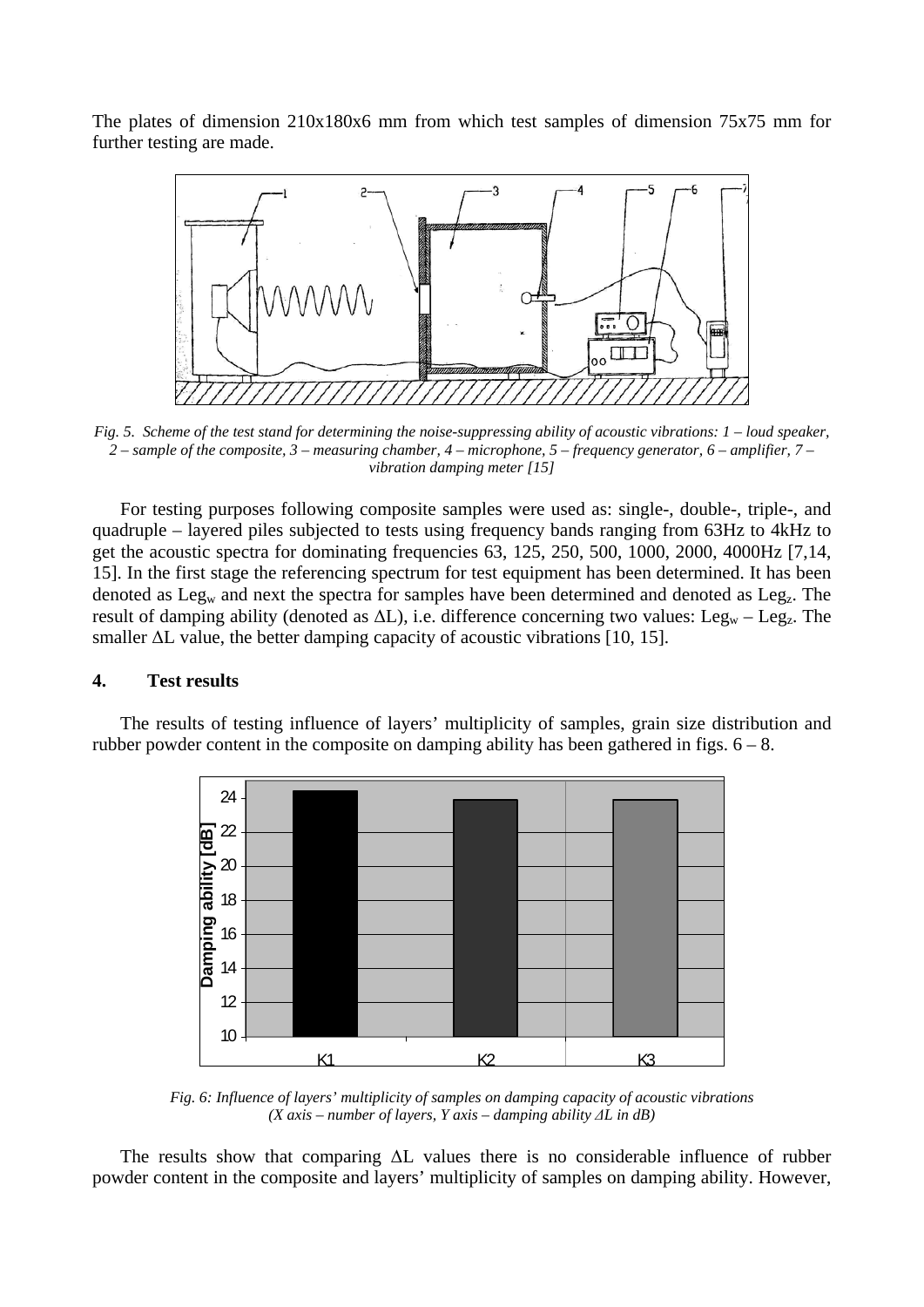grain size distribution ranging from 0,8 to 2,0 mm have considerable influence on damping ability. The most advantageous may be observed for composite denoted as  $K_{12}$  after table 2, i.e. for grain size 2,0 mm.



*Fig. 7: Influence of rubber powder content in the composite on damping capacity of acoustic vibrations (X axis – rubber powder content in wt.%, Y axis – damping ability ΔL in dB)* 



*Fig. 8: Influence of grain size distribution of rubber powder on damping capacity of acoustic vibrations (X axis – grain size distribution, Y axis – damping ability ΔL in dB)* 

#### **5. Summary**

 Within the framework of the article an attempt of verification of thesis has been undertaken that there exist a determined grain size distribution of components and their mass shares for which the product of most advantageous damping noise capacity may be obtained. From the results of the tests it can be seen that the range of constituting acoustic properties of the composites is relatively wide. Preliminary lab tests showed that the most important factor is grainy component as a minor phase, especially its grain size (grain size distribution). The results may be helpful in constructing